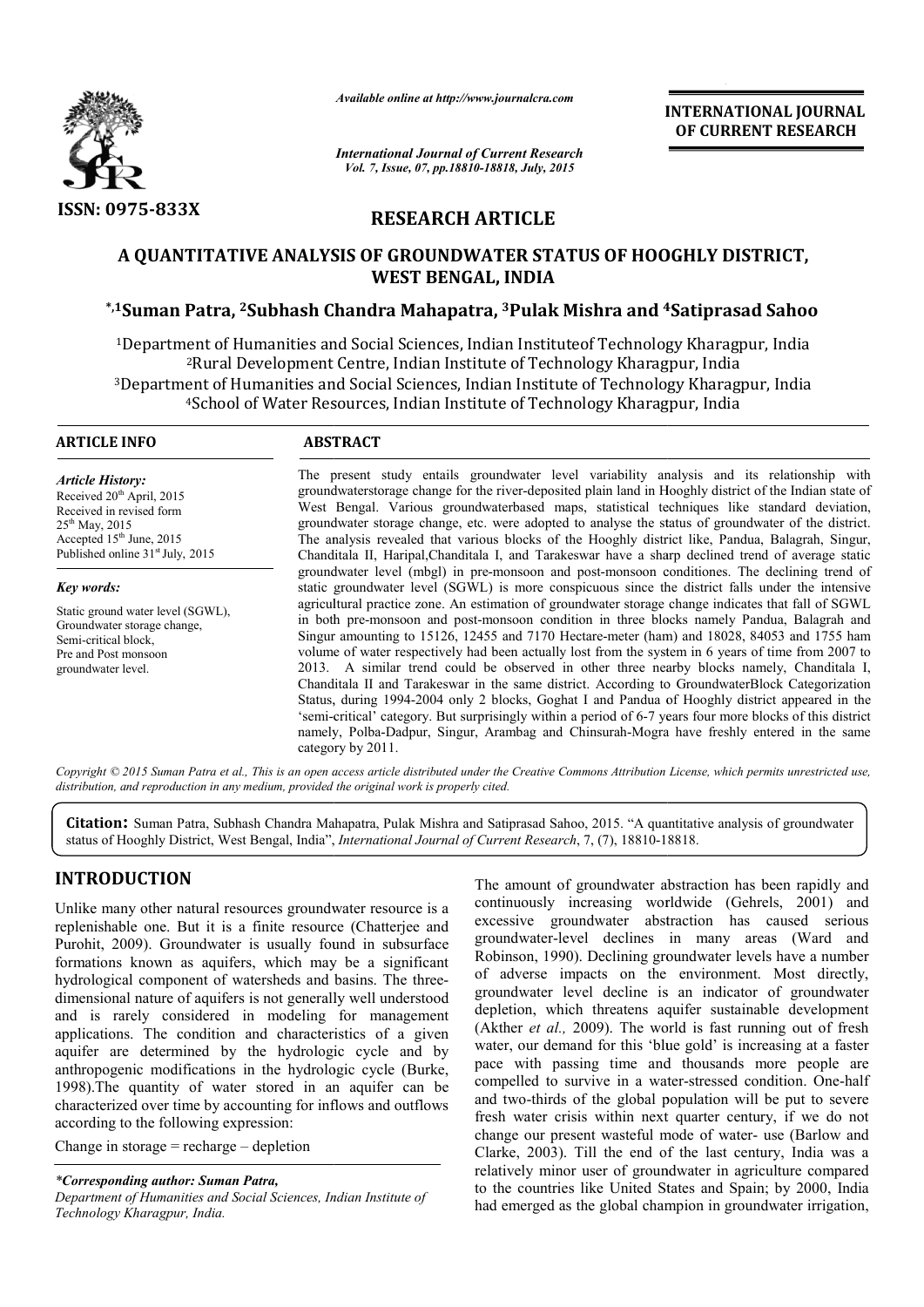pumping around  $220-230$  billion m<sup>3</sup>/year, over twice the amount the US did (Zhou *et al*., 2010). In India, groundwater has become at once critical and threatened (Shah, 2009). Decline in groundwater table has become a critical issue for sustainability of its economic growth (Saha, 2009). In recent decades, the exploitation of groundwater has increased greatly particularly for agricultural purpose, because large parts of the country have little access to rainfall due to frequent failures of monsoon. Thus the increasing population and their dependence on groundwater for irrigation are further inducing heavy stress on groundwater resources, leading to the decline of groundwater levels in this region. West Bengal covers 2.7 per cent of the national territory and renders home to 8 per cent of the Indian population. The State is endowed with 7.5 per cent of the water resource of the country and that is becoming increasingly scarce with the uncontrolled growth of population, expansion of irrigation network and developmental needs (Rudra, 2009). The Bengal Delta, which was described as areas of 'excess' water in the colonial document, now suffers from acute dearth of water during lean months. The spatial and temporal variability of rain within the State causes the twin menaces of flood and drought. Both the flood and drought isopleths are expanding with time in spite of ever-increasing investment in water management (Rudra, 2009).

Increase in population has direct impact on resource use in general and water in particular. Fast rise in population in West Bengal made a huge demand for water in agriculture and industrial sectors besides domestic consumption (Majumder, 2013). As per the report of West Bengal Pollution Control Board (2009), nearly 80 percent of the total consumption (106.18 billion cubic metres) in different sectors altogether could be made available through the annual rainfall (85.23 billion cubic meter) in the year 2001. Obviously, the deficit of about 20 percent of the total consumption could be supplemented either by trans-boundary water or by over exploitation of groundwater. Rawal (2001) pointed out the dependency of irrigation on groundwater in West Bengal by watching the increase in number of tubewells from 236432 to 545956 in a decade (1980-81 to 1990-91) period of time. Moreover, according to Census 2001, 91.4 percent of rural households and 41.2 percent of urban households in West Bengal depend on groundwater for their drinking water supply (West Bengal Pollution Control Board, 2009).

rainfall (1400-2000 mm), the maximum of the rainfalls occur during the southwest monsoon period (June to September). Its erratic temporal and spatial distribution with considerable year to year variation causes instability in agricultural production. As a result, groundwater is seemed to be the most exploited resource in West Bengal in agricultural sector. With the introduction of water intensive high yielding variety, the need for groundwater has skyrocketed. Irrigation is considered as the principal means of water loss from the natural system which leads to arid condition at downstream and groundwater depletion. Census of minor irrigation structures indicated a 64% growth in number of Shallow Tube Wells (STW) over last 16 (1995 to 2010) years,  $\omega$ 4% annually.

Since 1970 there was the beginning of over-exploitation of the groundwater often beyond the naturally replenish able limit (Rudra, 2009). This was directly related to the introduction of high-yielding but water-intensive varieties that replaced the traditional ones. Now, more than 0.60 millions of shallow and more than 5000 deep tube wells are operating in the agricultural fields of the State (Rudra, 2009).In this perspective, the present study is an attempt to investigate the status of groundwater resource (quantitative aspect) in Hooghly district of the Indian state of West Bengal. The Hooghly district, being a river deposited plain land, is one of the regions of intense agricultural practice in West Bengal. The entire district comes under Bengal delta of the state. No other fluvio-deltaic sedimentary system in Earth is as large as the Bengal basin (Mukherjee *et al.,* 2009). The Central Alluvial Plain (covering the districts of Murshidabad, Nadia, Bardhaman, Hooghly, Howrah and Medinipur) of the state is well-known for its intensive agricultural practice regions. The Agro-Climatic Regional Planning Unit has identified this zone as having the most potential of the State, indicating promise of growth. However, fluctuations in groundwater level in major part of the region have been the subject of serious attention.

### Study Area

Hooghly is one of the central districts of West Bengal extending between 20°30′32″ and 23°1′20″ of North latitude and between 87°30′20″ and 88°30′15″ East longitude. This district has a total area of 3,149 sq.km which is about 3.55 percent of total geographical area of the State.

| Stage of Groundwater Development |     | Significant Long Term Water level Decline trend | Category       |  |
|----------------------------------|-----|-------------------------------------------------|----------------|--|
| Pre-Monsoon                      |     | Post-Monsoon                                    |                |  |
| $\leq=90\%$                      | No  | No                                              | Safe           |  |
| $>70\%$ and $\leq 100\%$         | No  | Yes                                             | Semi-Critical  |  |
| $>70\%$ and $\leq 100\%$         | Yes | No                                              | Semi-Critical  |  |
| $>90\%$ and $\leq 100\%$         | Yes | Yes                                             | Critical       |  |
| $>100\%$                         | No  | Yes                                             | Over-Exploited |  |
| $>100\%$                         | Yes | No                                              | Over-Exploited |  |
| $>100\%$                         | Yes | Yes                                             | Over-Exploited |  |

Table 1. Categorizations of Blocks based on Stage of Groundwater Development

 *Source: Central Ground Water Board, 2009*

According to GroundwaterBlock Categorization Status (Table 1), out of 341 blocks in West Bengal 38 blocks are categorized as 'critical' or 'semi- critical' condition due to over-exploitation of groundwater (Ray and Sekhar, 2009).Although West Bengal receives high average annual The district has 18 community development (CD) blocks (Fig. 1) with the head-quarter being located in Chinsurah. It is surrounded by the districts of Bankura and Burdwan at the north, Nadia and 24-Parganas in the east, Howrah in the south, and Paschim Medinipur in the west. The district is mostly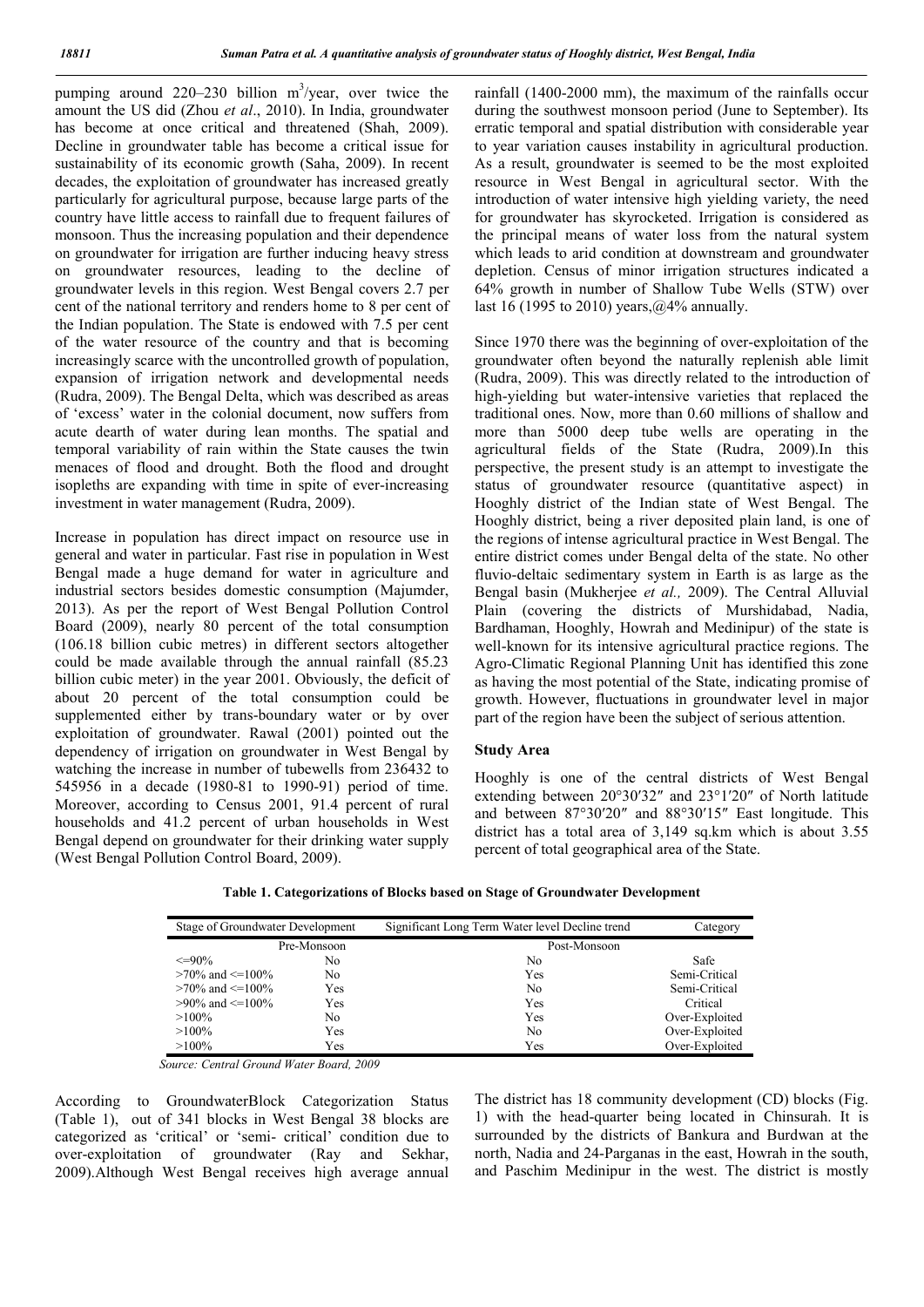bounded by its principal rivers such as the Bhagirathi (also known as Hooghly river), the Damodar and the Rupnarayan. The river Hooghly flows along the eastern boundary of the district, whereas the Rupnarayan flows from Bankura district under the name of the Dhalkisor or Dwarakeswar.

district. The older alluvium, which is mixed with kankar lateritic debris, covers the western most part of Goghat block II while the newer alluvium comprising mainly sand, silt and clay provide cover for the rest of the district.



Figure 1. Location of the Study area

## Physiography

The district forms a part of the flat plains of the lower Gangetic delta and there is a remarkable topographical homogeneity. It is broadly divided into two main natural divisions, the plains and the uplands, and the river Dwarakeswar forms the dividing line between the two. The flat alluvial plains may again be subdivided into three regions, namely (i) the Dwarkeswar-



Figure 2. Digital Elevation Model

Damodar interri verine plain, (ii) the Damodar-Bhagirathi interriverine plain and (iii) the Char lands (HDRCC, 2011). The district is well watered by its principal rivers as well as by the smaller streams like the Behula, the Kananadi, the Saraswati, the Mundeswari, etc. Major portion (58.5 percent) of the district is under very gently sloping (1-3 percent) lands and remaining 41.5 percent is under nearly level (0-1 percent) lands (Fig. 2). Flooding is one of the major problems of the The district of Hooghly represent a vast homogeneously plain with topographical variety in the form of unequal aggradations and division of old perennial intermittent and sluggish rivers sloping gradually form north-west to south-west. Groundwater in the district occurs mainly under unconfined condition in shallow aquifer and under semi confine to confine condition in deeper aquifers.

#### Hydrometeorology

The district of Hooghly like many other places of north Indian plain, is characterized by sub- tropical and over all humid climate. The climate of the district is hot moist sub-humid with mean annual rainfall being 1350 mm (Fig. 3). The soil moisture and temperature regimes in the district are Ustic and Hyperthermic respectively (Sarkar *et al.,* 2001).

# Pedology

Soil of Hooghly district can broadly be grouped in to two principal type of soil. They are (a) Entisoils, (b) Aflisols.

#### Entisoils

The younger alluvium deposits, which occupy almost entire part of the district. This type of soil gets enriched by silt deposition during floods. The soil profile is immature type with irregular sequence of sandy layers. The soil is yellowish brown in colours. The area covered by the soil, is characterized by shallow water table, a heavy sub soil and occurrence of brown concentration at lower depth.

# Aflisoil

These are sedimentary soils, developed on the older alluvium zone. This type of soil is confined mainly to the western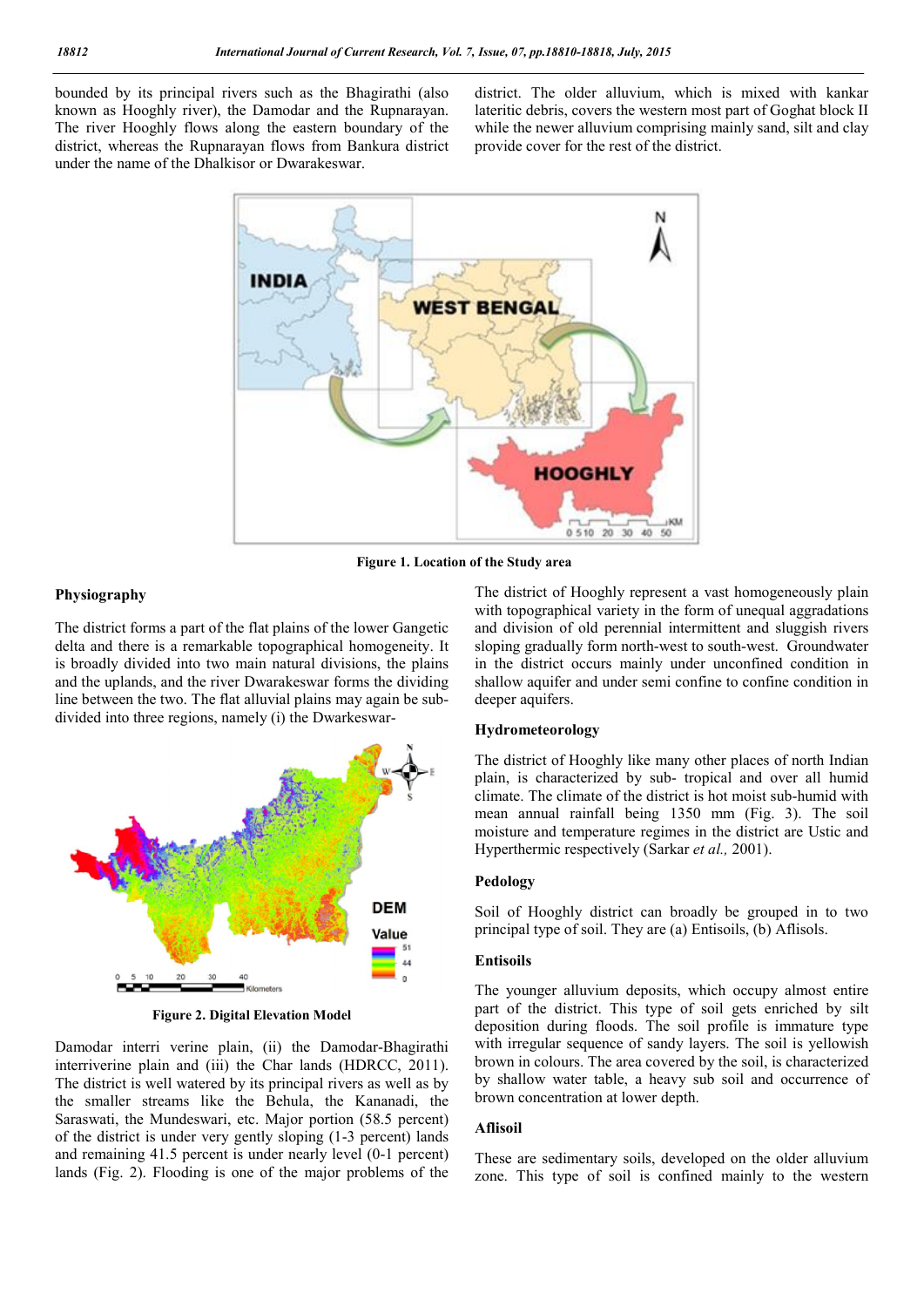extremity in part of Goghat II block of the district. These are light textured, porous, mildly acidic and poor in nitrogen, calcium, and phosphorous. The colour of the soil varies form dark brown to greyish brown. This soilis well respond to irrigation and produced good crops of winter paddy, sugarcane, wheat, gram, etc.

Nearly 30.7 percent area of the district is affected by the occasional floods, while 69.3 percent of the area is affected by moderate to severe flooding (Sarkar *et al.,* 2001). The soils of the district are dominantly loam in texture (53.9 percent) followed by silty clay (23.3 percent), silty clay loam (22.1 percent) and sandy loam (0.71 percent) (Fig. 4).

# MATERIALS AND METHODS

The investigation was carried out in the whole Hooghly district of West Bengal. However, out of eighteen blocks in the district seven blocks namely, Pandua, Balagrah, Singur, Chanditala I, Chanditala II, Tarakeswar and Haripal were referred at various cases. The present study depends mainly on secondary data and maps obtained from India water tool web portal (http://www.indiawatertool.in). The India Water Tool Version 2 (IWT 2.0) is an online tool for companies and other users to understand their water-related risks and prioritize actions toward sustainable water management.



Figure 3. Annual Rainfall Map (source, http://www.indiawatertool.in)



Figure 4. Soil map of Hooghly district (Source: NBSS& LUP, Regional Centre, Kolkata)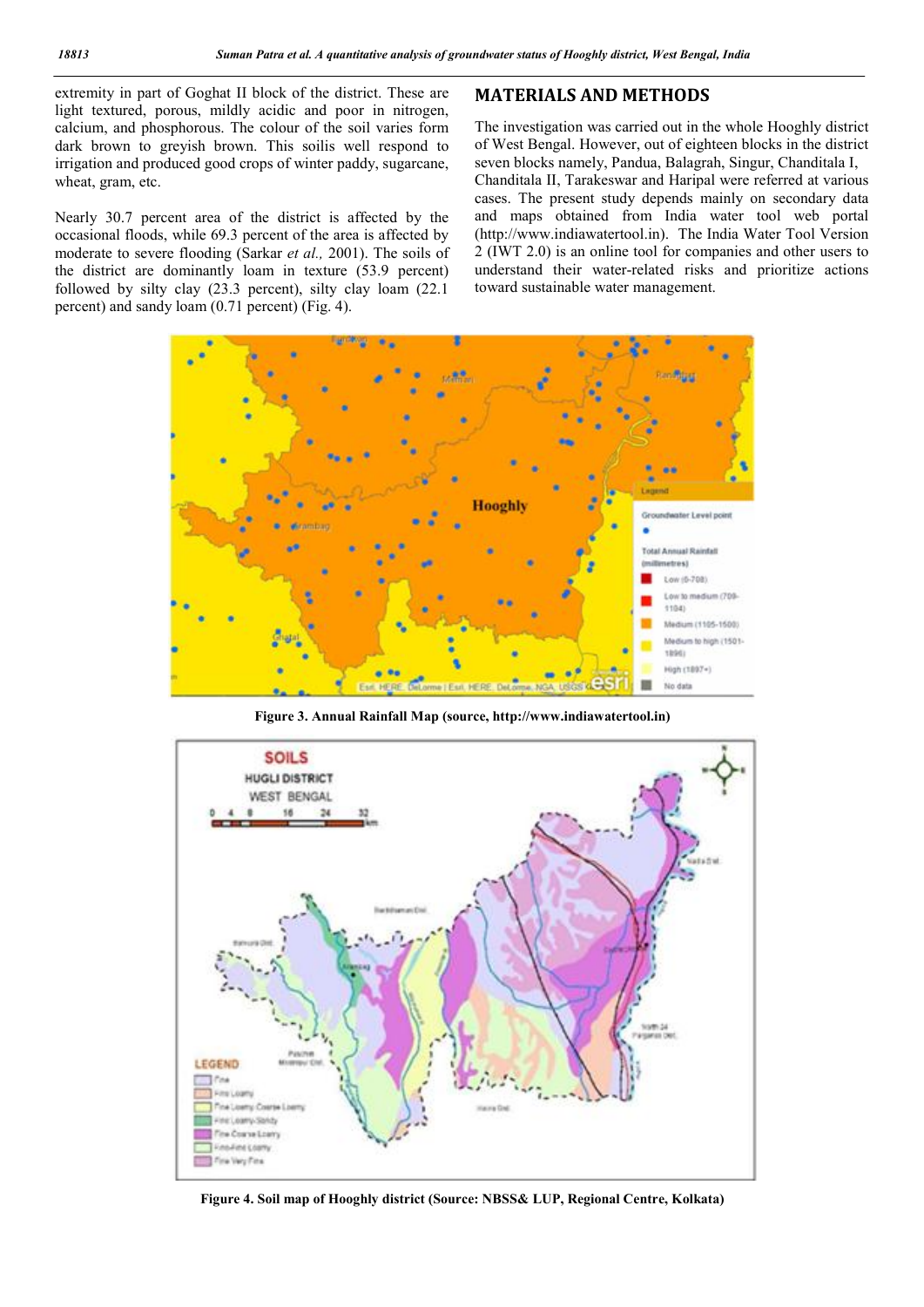The IWT 2.0 combines 14 datasets which includes datasets from key government authorities in India such as the Central<br>Groundwater Board (CGWB), India Meteorological Board (CGWB), India Meteorological Department (IMD), Ministry of Water Resources (MWR), and Central Pollution Control Board (CPCB), and best available models of water stress. The following groundwater related products were used from India water tool web portal for analyses:

- Groundwater level map (depth in mbgl),
- Block-wise groundwater level data of pre-monsoon and post monsoon,
- Groundwater block categorization map,
- Projected demand map (domestic and industrial)

Shiao *et al.* (2015), described clearly in their technical report (India Water Tool) about the methodology to produce various groundwater related products (maps). For example, groundwater block categorization map was developed on the basis of stage of groundwater development and it calculated by following procedure

 Existing Gross Draft for All Uses

Stage of Groundwater Development =

 Net Annual Groundwater Availability.

In order to rationalize the projected demand of groundwater resources in overexploited areas Projected Demand (map) for Domestic and Industrial Water Use in 2025 is calculated as follows:

**Case I**, when GWav  $\geq$  Dgi+ Alld

In such cases projected demand for future domestic and industrial uses = Alld

**Case II**, when GWav  $\leq$  Dgi+ Alld

In such cases, projected demand for future domestic and industrial uses  $=$  (GWav – Dgi) or Dgd, whichever is greater, where

GWav = Net Annual GroundwaterAvailability Dgi = Existing GroundwaterDraft for Irrigation Dgd = Existing GroundwaterDraft for Domestic Use Dg = Existing GroundwaterDraft for All Uses Alld = Computed Value of Allocation for Domestic Use

(Based on projected population, fractional load on groundwater, and per capita requirement)

## Methods and techniques followed

- To address the set objectives, the various maps according to their constructing variables were described.
- Some statistical techniques like standard deviation to find out groundwater depth variability of pre-monsoon and post monsoon condition were also followed.
- Change of storage of groundwater of an area (block) is calculated on the basis of the following formula:

d (STORAGE) = Static Water Level Fluctuation \* Area \* Specific Yield<sup>1</sup>

The volume of groundwater storage change is expressed as Hectare-meter or ham.

# RESULTS AND DISCUSSION

# Static Groundwater Level

The groundwater level map of the study area is presented in fig 5 showing the depth of the static groundwater level of different blocks. It is observed from the fig.5 that the present scenario of spatio-temporal distribution of ground

1. The values of Specific yield (S) were used out of work on 'Rainfall-recharge correlation; a method for evaluating potential groundwater' by Bhattacharjee (1982) in Hooghly district, using the formula developed by Ramsahoye and Lanz (1961):

 4Tt  $S =$ 2



Figure 5. Block wise groundwater level (mbgl) map of the study area (source: http://www.indiawatertool.in)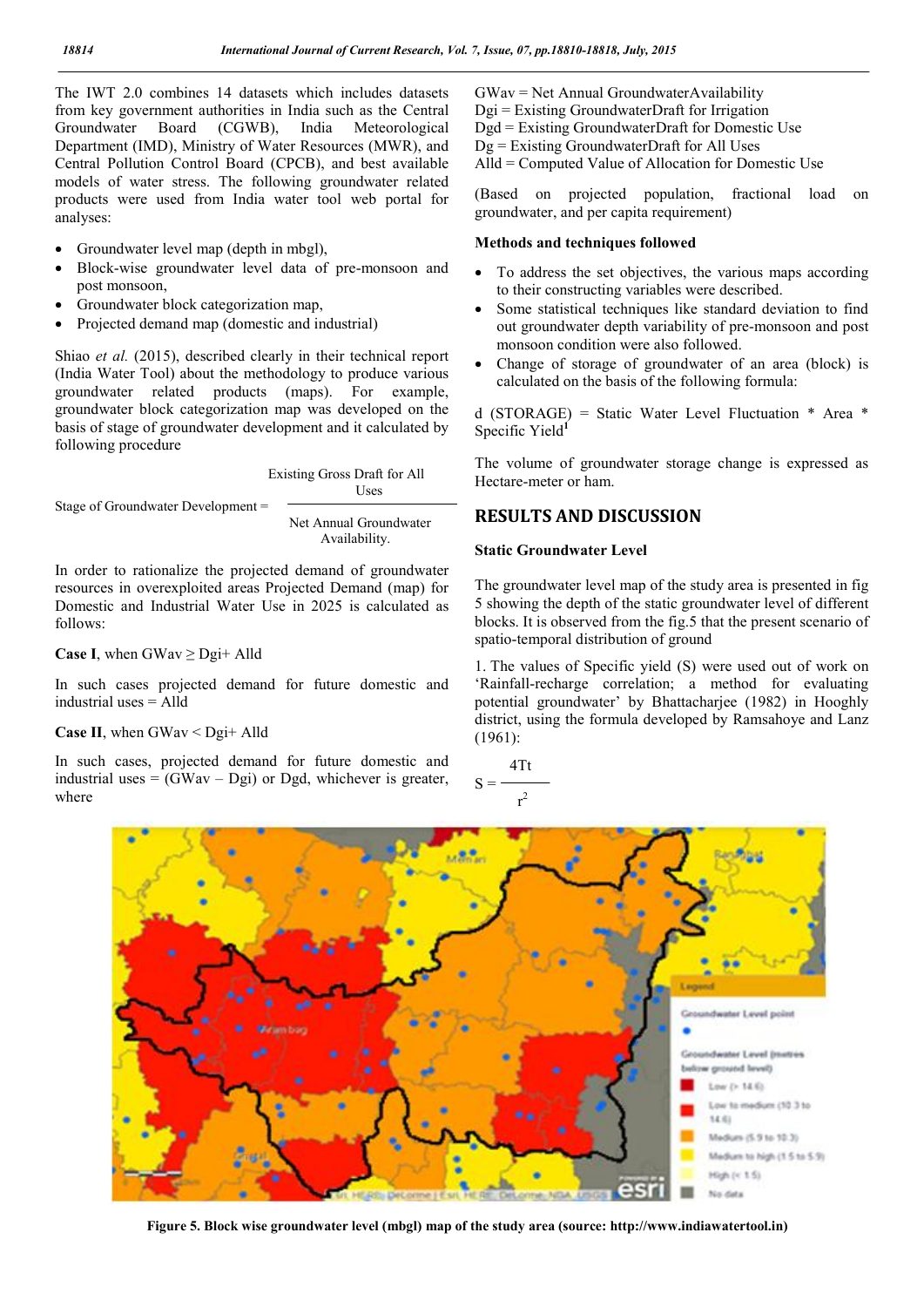S may be seen to depend on the transmissivity of the aquifer (T), the radius of influence of the test well (r), and the duration of pumping (t).

water level (mbgl) at various blocks of Hooghly district does not stand at a very good andhealthy position. Seven out of eighteen blocks(Goghat I, Goghat II, Arambag, Pursura, Chanditala I, Chanditala II, Singur ) of the district show a low to medium groundwater level (varying from 10.3 to 14.6 mbgl) category, while the rest of the blocks fall under medium groundwater level (5.9 to 10.3 mbgl) category. From this information it is clear that higher depth of groundwater level of a location where the water is away from the ground surface and is less accessible. The erratic rainfall pattern; unplanned and rapid urbanization causing expansion of concrete landscape with the exchange of natural environment; structural and textural change of soil due to excessive use of chemical fertilizers resulting to reduction of infiltration rate by many times; and the poor groundwater recharge with in a spatiotemporal dimension are the probable reasons of the above. The investigation was further extended to individual block level study to account the trend of groundwater level at six blocks of Hooghly district namely, Pandua, Balagrah, Singur, Chanditala I, Chanditala II and Tarakeswar and a map was developed accordingly (Fig. 6). The figure shows that all the blocks have a sharply declined trend of average groundwater level (mbgl) in pre-monsoon and post-monsoon condition.

### Block-wise groundwater storage

Table 2 represents an account of the loss of groundwater storage in various blocks of Hooghly district. A decline trend of groundwater level could be observed during 2007 to 2013 in all the study blocks. It is further observed that, a considerable fluctuation in groundwater level took place in both permonsoon and post-monsoon readings resulting ultimately to falling of the SGWL within the study period of six years (2007-2013). Generally post-monsoon readings indicate the amount of groundwater recharge from monsoonal rainfall annually, while the pre-monsoon reading gives an account of the groundwater discharge in the year. It is found that, in the case of Pandua, Balagrah and Singur, the pre monsoon readings of SGWL in 2007 was 5.095 mbgl, 4.815 mbgl, 15.65 mbgl respectively. In 2013 it was fallen down to 9.655 mbgl, 9.216 mbgl, and 18.55 mbgl respectively. The rate of falling is 4.56 mbgl, 4.401 mbgl, 2.9 mbgl respectively.

Such fall of pre-monsoon SGWL in the above three blocks (Pandua, Balagrah and Singur) indicates that an amount of 15126, 12455 and 7170ham volume of water had been actually lost from the system in 6 years of time from 2007 to 2013.



Figure 6. Average groundwater level fluctuation map of pre monsoon and post monsoon condition: (a) Pandua, (b) Balagrah, (c) Singur, (d) Chanditala I, (e) Chanditala II and (f) Tarakeswar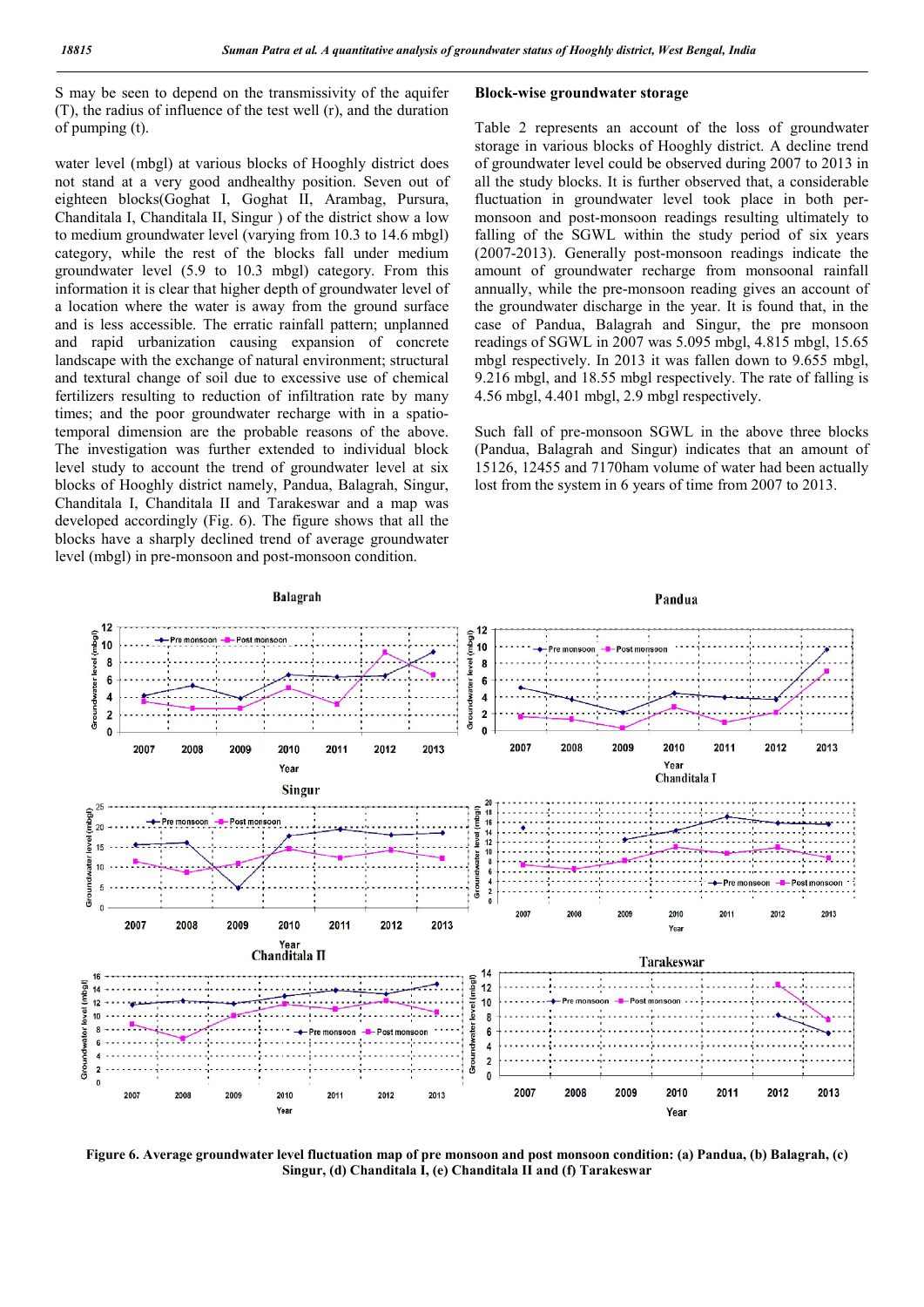| <b>Block</b>  | Area   | Pre monsoon average ground water level<br>change (mbgl) |        |                       | Post monsoon average ground water<br>level change (mbgl) |       |                       | Specific<br>vield | d(STORAGE)<br>(ham)        |                             |
|---------------|--------|---------------------------------------------------------|--------|-----------------------|----------------------------------------------------------|-------|-----------------------|-------------------|----------------------------|-----------------------------|
|               |        | 2007                                                    | 2013   | Fluctuation<br>(mbgl) | 2007                                                     | 2013  | Fluctuation<br>(mbgl) |                   | Pre monsoon<br>fall (mbgl) | Post monsoon<br>fall (mbgl) |
| Pandua        | 276.43 | 5.095                                                   | 9.655  | $-4.56$               | .605                                                     | 7.04  | $-5.435$              | 0.12              | 15126                      | 18028                       |
| Balagrah      | 202.15 | 4.815                                                   | 9.216  | $-4.401$              | 3.526                                                    | 6.496 | $-2.97$               | 0.14              | 12455                      | 84053                       |
| Singur        | 164.85 | 15.65                                                   | 18.55  | $-2.9$                | 11.49                                                    | 12.2  | $-0.71$               | 0.15              | 7170                       | 1755                        |
| Chanditala I  | 93.45  | 14.96                                                   | 15.71  | $-0.75$               | 7.38                                                     | 8.79  | $-1.41$               | 0.10              | 700                        | 1317                        |
| Chanditala II | 70.34  | 11.68                                                   | 14.835 | $-3.155$              | 8.74                                                     | 10.6  | $-1.86$               | 0.10              | 2219                       | 1308                        |
| Tarakeswar    | 119.93 | 8.195(2012)                                             | 12.348 | $-4.153$              | 5.72 (2012)                                              | 7.52  | $-1.8$                | 0.12              | 5976                       | 2590                        |

Table 2. Block-wise ground water storage change of Pre monsoon and Post monsoon condition

Table 3. Ground water depth variability of Pre monsoon and Post monsoon condition (2007-2013)

| <b>Block Name</b> | Pre-monsoon ground<br>water level change (mbgl) |         | Pre-monsoon<br>average value<br>$(2007 - 2013)$ | Pre-monsoon<br>Standard<br>Deviation | Post-monsoon ground water<br>level change (mbgl) |         | Post-monsoon<br>average Value<br>$(2007 - 2013)$ | Post-monsoon<br>Standard<br>Deviation |
|-------------------|-------------------------------------------------|---------|-------------------------------------------------|--------------------------------------|--------------------------------------------------|---------|--------------------------------------------------|---------------------------------------|
|                   | maximum                                         | minimum |                                                 |                                      | maximum                                          | minimum |                                                  |                                       |
| Pandua            | 9.655                                           | 2.11    | 4.64                                            | 2.38720                              | 7.04                                             | 0.24    | 2.29                                             | 2.24561                               |
| Balagrah          | 9.21                                            | 3.88    | 5.99                                            | 1.78269                              | 9.12                                             | 2.72    | 4.77                                             | 2.38747                               |
| Singur            | 19.44                                           | 4.93    | 15.78                                           | 4.96640                              | 14.55                                            | 8.75    | 12.08                                            | 2.00709                               |
| Chanditala I      | 17.15                                           | 12.46   | 15.09                                           | 1.59601                              | 10.99                                            | 6.58    | 8.95                                             | 1.70493                               |
| Chanditala II     | 14.835                                          | 11.68   | 12.97                                           | 1.14351                              | 12.31                                            | 6.59    | 10.15                                            | 1.95008                               |
| Haripal           | 10.845                                          | 6.185   | 8.43                                            | 1.78775                              | 5.225                                            | 2.41    | 4.07                                             | 1.18074                               |



Figure 7. Block categorization map of Hooghly district (based on stage of groundwater development, source: http://www.indiawatertool.in)

Similarly, the post monsoon readings of SGWL in 2007for the three blocks were 1.605 mbgl, 3.526 mbgl, 11.490 mbgl and in 2013 those were recorded as 7.04 mbgl, 6.496 mbgl, and 12.2 mbgl resulting to the falling rates as 5.435 mbgl, 2.97 mbgl, and 0.71mbgl respectively.

The vertical fall of post-monsoon SGWL as 5.435 mbgl, 2.97 mbgl, 0.71 mbgl in the Pandua, Balagrah and Singur blocks in 6 years actually amounting to 18028, 84053 and 1755 ham volume of water had been lost from the system.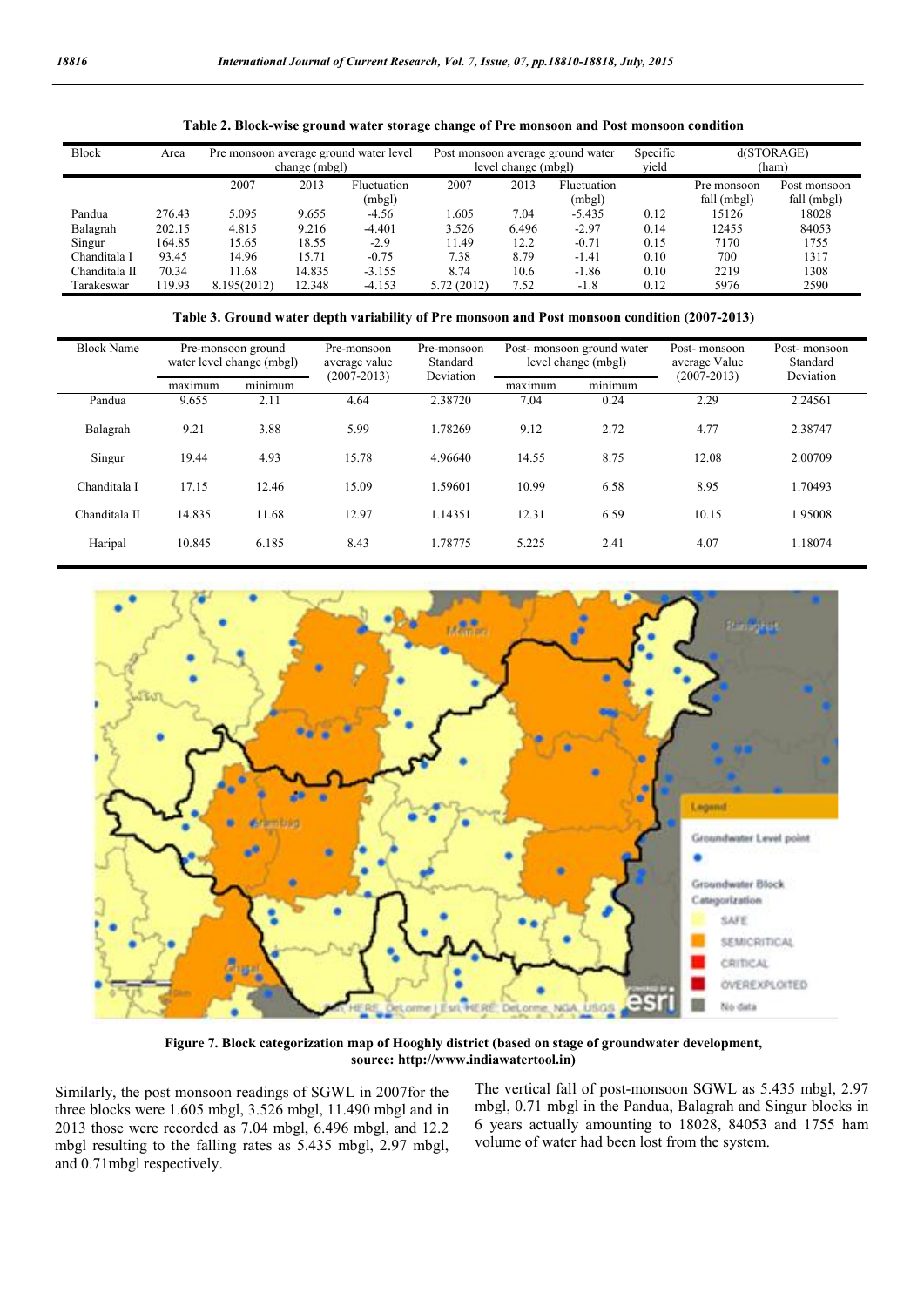

Figure 8. Projected ground water demand map of Hooghly district (based on domestic and industrial use, source: http://www.indiawatertool.in)

A similar trend could be observed in the other three blocks namely, Chanditala I, Chanditala II and Tarakeswar in the district.

The major concern is that, the decline of post monsoon groundwater level reading indicates the gradual decrease in the amount of groundwater recharge from its successive year (Table 3). On the other hand, gradual decline in pre-monsoon groundwater level also suggests that a high rate of groundwater withdrawal for domestic and agricultural and industrial purposes. So, an imbalance between groundwater recharge and discharge can be observed in these 6 blocks in Hooghly district.Based on the stage of groundwater development and long term pre and post monsoon water level trend, the blocks have been categorized as Safe, Semi-critical, Critical, and Overexploited. According to Groundwater Block Categorization Status in 2011 the 6 blocks namely, Goghat I, Pandua, Polba-Dadpur, Singur, Arambag and Chinsutah-Mogra of Hooghly district fall under semi-critical categorization (Fig. 7). Whereas, during 1994-2004 only 2 blocks, Goghat I and Pandua of Hooghly district were fallen under semi-critical categorization.

The projected demand of groundwater for industrial and domestic use for the Hooghly district is presented in Fig 8. The figure indicates that there will be a demand of groundwater as high as more than 9376 ham designating the district as 'high' demand of groundwater by the year 2025.From the findings of the above investigation it is clear that the falling rate of static groundwater level (SGWL) of various blocks in Hooghly district is situated in an alarming position.

#### Conclusion

Groundwater can be considered as a natural asset. The value of such an asset resides in its ability to create flows of services over time. In the context of changing human activities there are two principal ways, which caused to threaten the quantity of groundwater. First and foremost is excessive abstraction, which is widely termed as aquifer overexploitation. Second, and far more subtly, insofar as climate change induced by greenhouse gas emissions alters recharge rates to aquifers, it is capable of leading to depletion of groundwater resources. However, from the above discussions it is clear that in a district like Hooghly and its various blocks, empirical evidences on the groundwater resources shows a sharply declined trend of average groundwater level (mbgl) as well as storage of groundwater in pre-monsoon and post-monsoon condition. It basically refers extraction in excess of net recharge in the considerable period and leads to reduce groundwater stocks rapidly and in the future too. Evaluation should be concentratedon gathering the information like how the cost of extraction and distribution is altered by changes in groundwater stocks and hydrogeological information to assess how given pumping rates will alter the pressure head in the future. Of course, the influence of pumping on future stocks and their quality is a complex issue of hydrogeology and chemistry, since the recharge rates, the quality of the recharged water, and the aquifer capacity all are involved in it.

## **REFERENCES**

Barlow, M. and Clarke, T.2003. Blue Gold. Left world Books, New Delhi, 3-49.